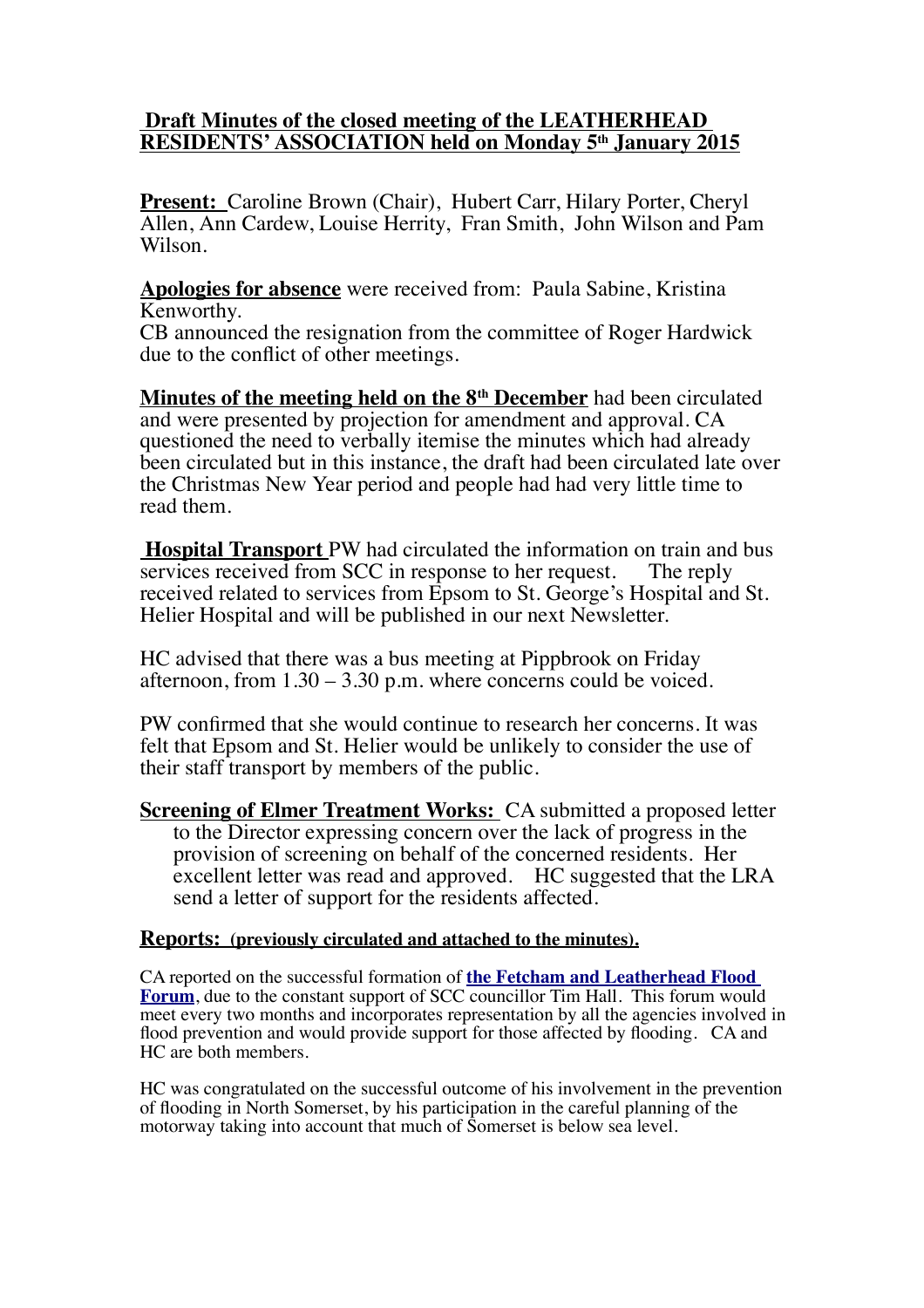**Leatherhead Community Hospital – Closure of Leach Ward** HP reported on the development of the request from the League of Friends to arrange a public meeting. Although the response from the Chairman of the Friends and Central Surrey Health had provided potential speakers, the Chairman of Surrey Downs Clinical Commissioning group had referred the invitation to their Communications Officers, Jade Brelsford and Usman Nawaz, who had made it clear that they were opposed to a public meeting as they were unable to answer any questions on a situation which was subject to review. However as their role was to communicate with the public about how the SDCCG works, by means of road shows or visits to community groups, they were happy to accept an invitation to talk to the LRA and had subsequently indicated that James Blythe had said he might like to attend.

James Blythe is the officer responsible for the future review of Commissioned Services in 2015-16., which is set out on the SDCCG website, in a document called "Commissioning Intentions "and included in the Agenda for their meeting on  $18<sup>th</sup>$ December which HP had attended.

There is also a document stating the role of the Communication Officers, which will be presented to the meeting of the SDCCG Patients Advisory Group to be held on 18<sup>th</sup> January, which does not appear on the website, but has been circulated to members of the Patients Advisory Group to be considered at their meeting which HP attends

So the Public meeting, now changes to become an opportunity to invite the public to an open meeting of the LRA in the Abraham Dixon Hall, (which has been booked), but care must be taken to appreciate that Jade and Usman will not be prepared to answer questions. Questions and answers relating to Leatherhead Hospital will be enabled by the Chairman after Jade and Usman's presentation and Tim Hall has agreed to chair the meeting.

For clarification HP was asked to prepare a list of all those involved in the publication of the event, and CB had prepared a list of future actions to be taken and by whom. The presentation of the petition was discussed and it was recommended that the Patient Advisory Group be shown copies, but the originals should be retained for presentation at the Open meeting.. FS agreed to put minimal information onto Streetlife, advising the date and time of the meeting and the subject of the speakers presentation. CA agreed to similarly place a brief announcement at the end of the article for the Ashtead and Leatherhead Local February edition.

Zen George, Editor of the A&LL had agreed to include an article from HP on the death of Dr. Margaret Birtwhistle and the concerns of the Friends of Leatherhead Hospital and local residents. Members of the public could be invited to address their concerns to the LRA post box if they are unable to attend the meeting on  $2<sup>nd</sup>$  February.

**Environmental Report:** This had been circulated. CA confirmed that there would be no open garden event in 2015; instead, fund raising would consist of social events with sale of plants. The next stages of the anti-litter campaign would involve the local schools and an exhibition of art work related to litter. A reserve Anti-Litter Fund has enabled the CPRE to offer a grant of up to £1000 to the LRA Anti-Litter campaign to be used for the Exhibition and the Poster campaign.

The £3,000 needed for the legal work involved in the Leach Grove Woods campaign had been achieved.

**Church Street:** Meeting with Rod Shaw at Park House. : FS and CB had attended and the proposals were discussed. Concern was expressed as to whether or not the proposals would conflict with Plan L. and whether or not Rod Shaw was involved. A